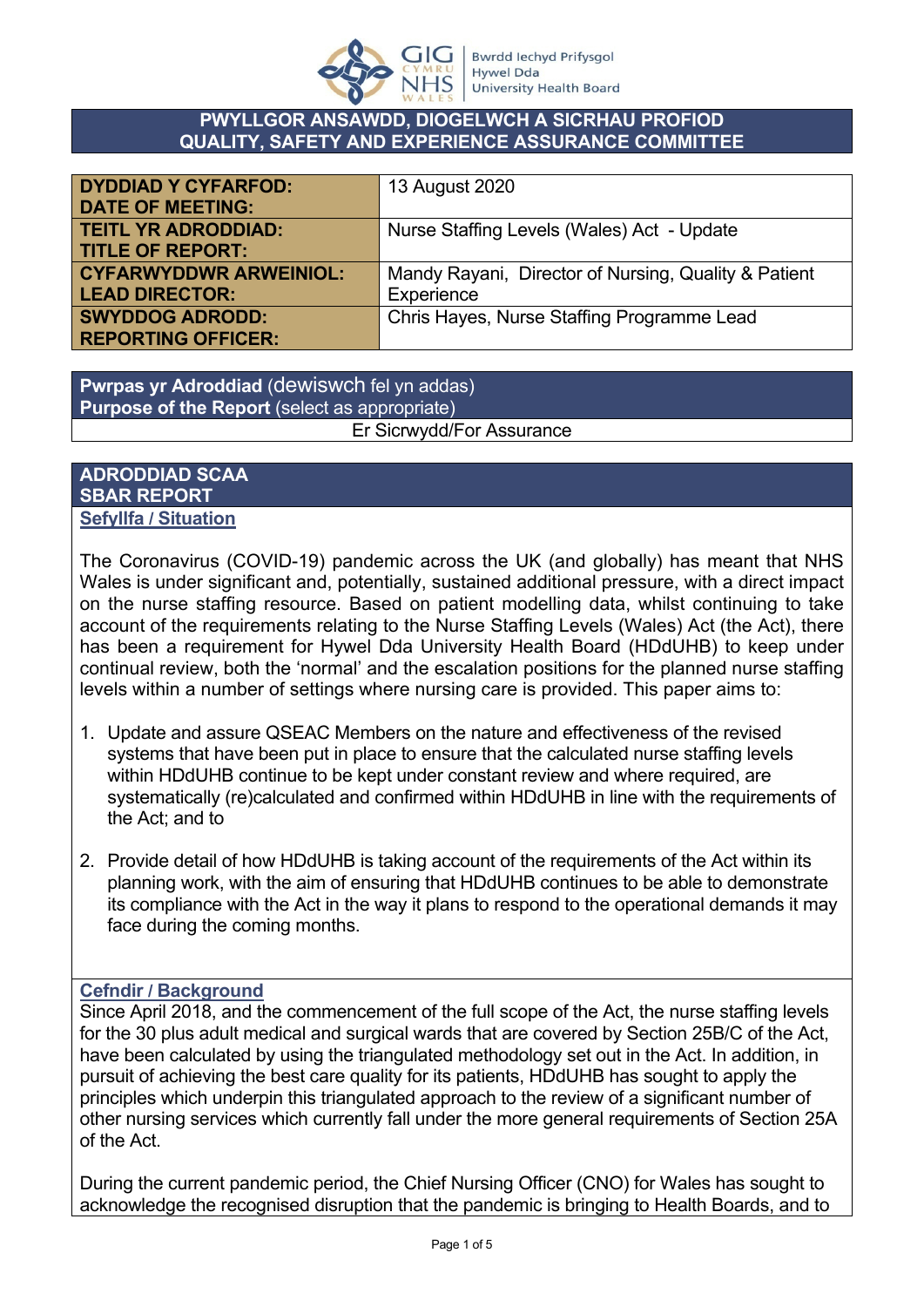clarify the reasonable expectations of Welsh Government (WG), in relation to the interpretation of the Act. The CNO outlined the WG position in a letter to all Executive Nurse Directors in Wales on 24<sup>th</sup> March 2020. This letter provided guidance to Health Boards on the expectations of WG during the extraordinary circumstances that the pandemic created, including a recognition that the professional judgement of the designated person would be the key determinant in ensuring staffing in all areas where nursing care is either provided or commissioned would be managed as appropriately as possible during this extraordinarily difficult time.

This guidance letter from the CNO continues to inform the approach being taken to the implementation of the requirements of the Act within HDdUHB at this time.

### **Asesiad / Assessment**

1. HDdUHB has continued to meet the core requirements of the Act in its actions when calculating the 'norm' nurse staffing levels throughout recent months. Revised operational processes have been put in place and the routine, 6 monthly nurse staffing level (re) calculation processes have been supplemented with a 1-2 weekly review of the nurse staffing levels, with the Heads of Nursing responsible for all in-patient areas. In this way, all changes associated with the status of all wards e.g. whether they meet the requirements for inclusion under Section 25B of the Act; if there have been changes to bed numbers as a result of social distancing measures being implemented; if there are planned changes to patient pathways through acute sites as a result of red/green area streaming; if the acuity levels of the patients being cared for in any ward change; or if the quality indicators suggest there may be an issue with care quality for the ward, etc., can all be taken account of within the planning and calculating of nurse staffing levels in a timely manner. Through the adoption of these changed processes, the Quality, Safety & Experience Assurance Committee (QSEAC) can be assured that the statutory requirements of the Act to calculate the nurse staffing level are being met.

As the Act requires that the Board is 'informed of changes to nurse staffing levels' before they are displayed to the patients/ public, these changes will require that the revised nurse staffing levels are presented to QSEAC and reference is made to these in the QSEAC report to the Board. Going forward, it is proposed that this statutory requirement will be achieved through a standardised template which will outline the nurse staffing levels agreed for all Section 25B wards and highlighting any changes since the previous report, being presented to QSEAC on a regular basis.

It should be noted however that, operationally, maintaining the 'norm' registered nurse staffing levels for wards that fall under Section 25B of the Act, may prove extremely challenging if 'escalated' nurse staffing levels are required should a further 'wave(s)' of COVID-19 infections together with the predicted 'winter pressure' demands arise simultaneously in the forthcoming months.

2. The Act requires that HDdUHB takes all reasonable steps to ensure that it makes available sufficient nurses to provide sensitive care to patients. However, the CNO letter (March 2020) recognised that the COVID-19 pandemic created operational challenges that were not accounted for within the Act and that it was conceivable that the calculated staffing levels might not be met at all times. Whilst this, in itself, does not reflect non-compliance with the Act, it was reinforced in the CNO letter that the professional judgement of the Designated Person would be crucial during the pandemic in agreeing the extent to which an 'escalated' nurse staffing position could be in place.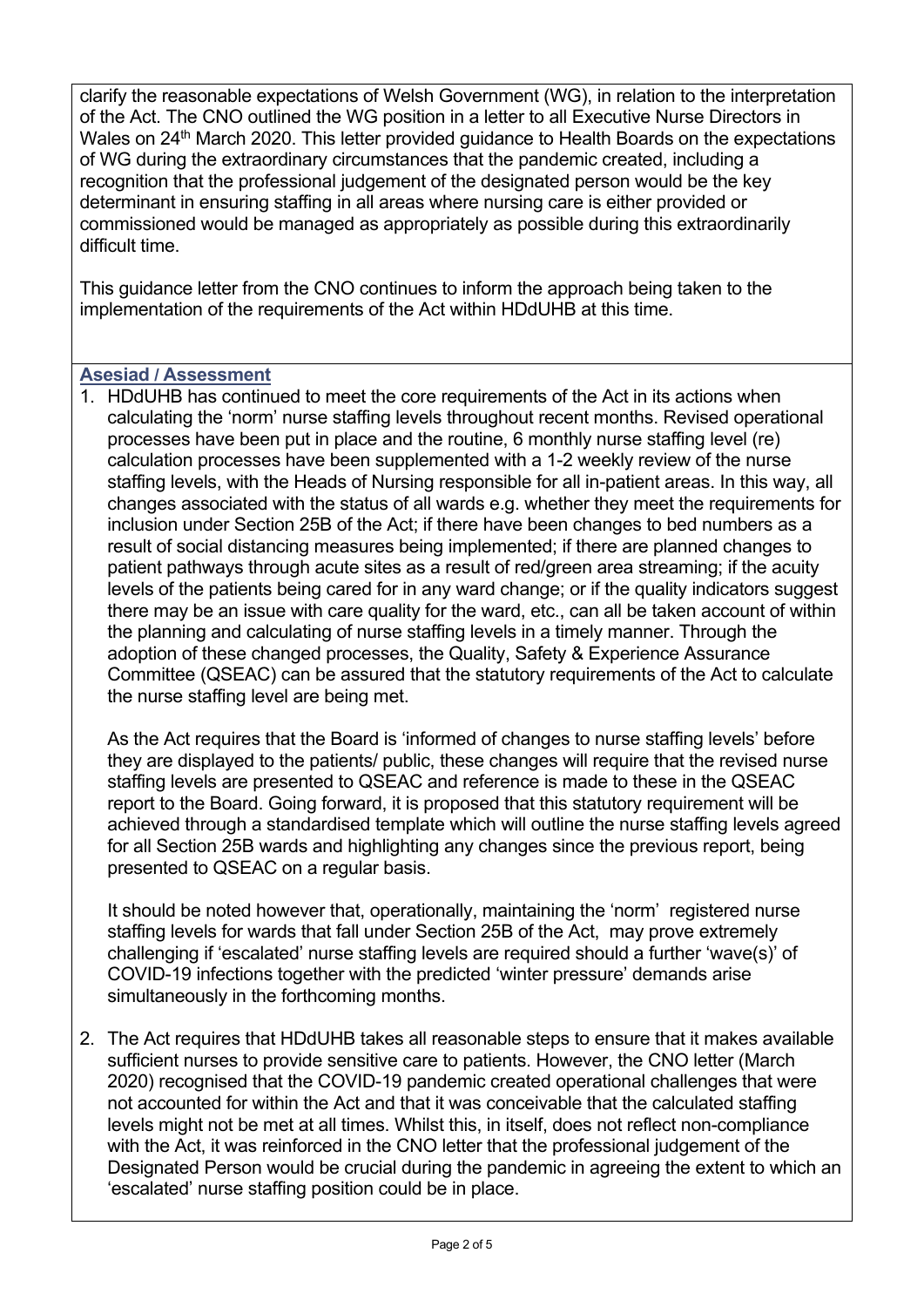In planning to meet the demands that the modelling suggests HDdUHB may face in the coming months, the nurse staffing levels which have been calculated and used for workforce planning purposes have been, to date, based on the triangulated methodology i.e. utilising a combination of patient acuity and care quality data together with professional judgement. However, as additional beds are required to be opened in areas previously unused as in-patient areas e.g. field hospitals, the nurse staffing level calculations will increasingly depend upon the application of professional judgement, together with a risk management approach. In addition, this scenario will, of necessity, require the use of the blunt instrument of 'registered nurse: patient ratios' to enable a 'whole system' understanding of the registered nurse WTE numbers. The potential reduction in the registered nurse: patient ratio will require careful professional judgement to be exercised when agreeing the extent to which (a variety of potential) 'support' roles can offset a reduced registered nurse: patient ratio as part of the planning processes.

It is recognised that 'calculating the nurse staffing levels' is a theoretical process, whereas 'maintaining the nurse staffing level' creates an operational challenge, even at the best of times, as nurse managers respond to operational demands and workforce changes on an hour by hour basis.

Anticipating that we need to plan now for the possibility that the nurse staffing levels may need to be escalated during any future increase in numbers of COVID-19 infected patients which may be coupled with seasonal winter pressures during the coming months - the list of 'all reasonable steps' set out in the statutory guidance and accompanying operational guidance is being used as a framework to guide the actions being planned / taken in the Health Board's efforts to maintain an adequate and appropriate nurse staffing level for all patients.

These steps can be separated into two categories i.e. **Strategic corporate steps and Operational steps.** The steps currently being taken/planned within the Health Board, led either through Workforce and Organisational Development structures and/or through the professional nursing/operational teams, include:

## **Strategic Corporate Steps**:

- Active recruitment of additional staff into permanent and/or temporary posts, or onto the bank, in order to meet the workforce requirements that may arise during the COVID-19 pandemic;
- Registered nurse recruitment drive to be launched in August 2020;
- Effective processes developed to manage the deployment of clinical and non-clinical staff from non-essential into essential services across the Health Board;
- Effective risk assessment processes and systems for staff to assess requirements for medical exclusions;
- A strategic well-being at work strategy to support and sustain nurses and the wider Multi-disciplinary team during the potentially long period of the COVID-19 pandemic;
- Agreement of organisation-wide trigger points/actions which would underpin the opening of additional beds. These actions will include the governance processes which ensure that professional judgement is applied if nurse staffing levels are required to move away from those previously notified to the Board and/or agreed with the Designated Person;
- Development of a Role/Team workforce design framework for general application across Health Board clinical services, together with a forum to develop possible Team Models;
- Establishment of a Workforce Planning infrastructure to co-ordinate and drive the 'supply' and 'demand' of the staffing resource across the Health Board, including Field Hospitals.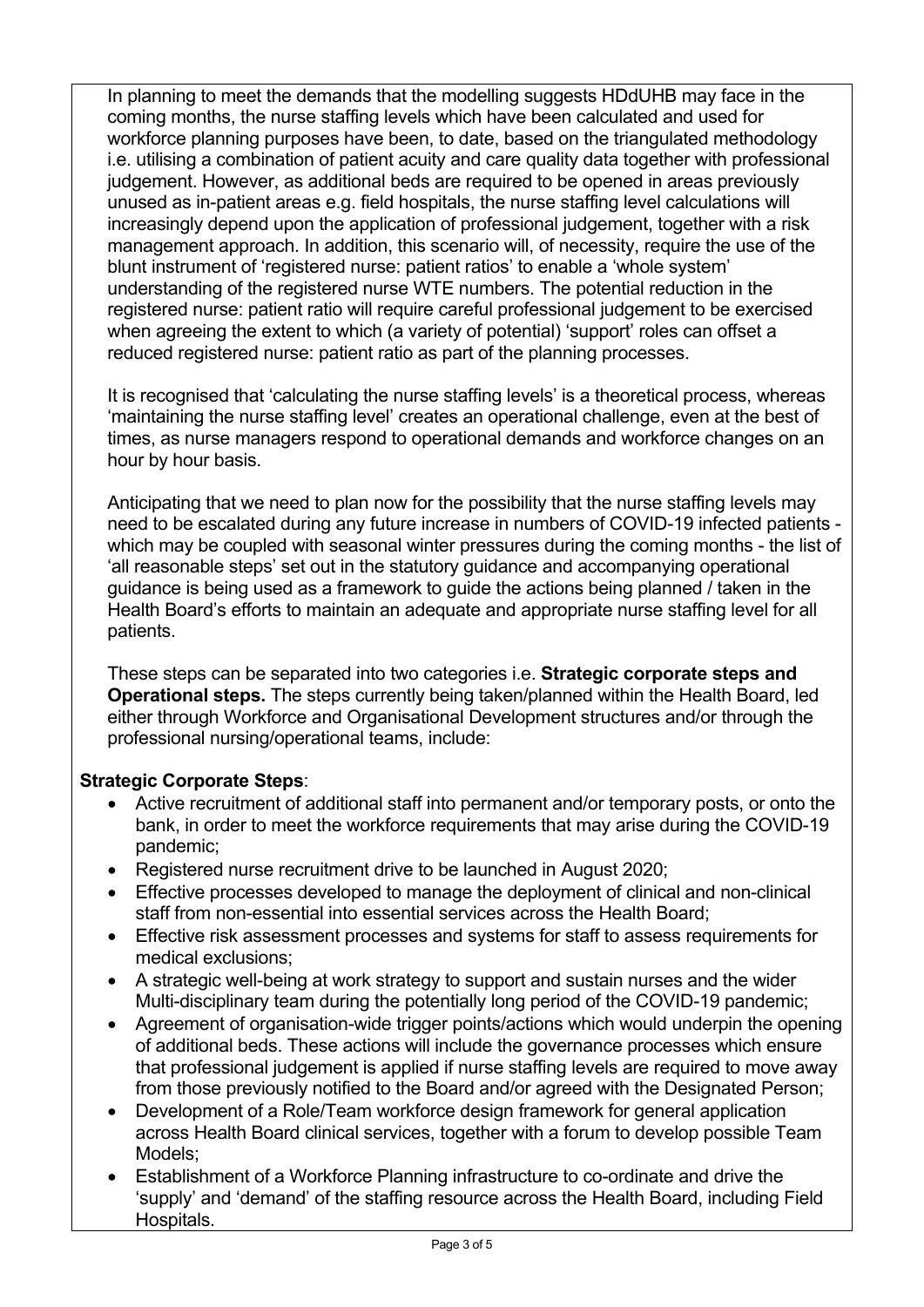# **Operational steps**

- Operational and Nurse bank teams working together to ensuring the effective use and deployment of temporary staff from a nursing bank to ensure the skill mix set out in the planned roster is achieved;
- Operational and nurse bank teams working together to access temporary staff from nursing agencies to ensure that the skill mix set out in the planned roster can be met (once all other use of substantive or bank staff have been considered);
- Temporary deployment of staff from other areas on a shift by shift basis;
- The longer term deployment of staff as a result of the temporary closure of clinical /nonclinical services within sections of the Health Board deemed (through COVID-19 governance mechanisms) to be non-essential;
- Clinically appropriate changes to the patient pathway if this can result in improved efficiency in deployment of staffing without compromising infection prevention processes;
- Support for operational managers in effective staff resource management, utilisation and deployment e.g. appropriate allocation of annual leave, staff working overtime (within whole time equivalent (WTE)), use of hours owed, effective sickness management;
- Use of a robust electronic rostering tool and strong governance systems to monitor and review the rosters and ensure effective utilisation of the nursing workforce e.g. review the staffing roster on a day to day basis, negotiation to reschedule planned absence from work; postponement of non-essential training/ study leave;
- Use of additional 'COVID-19 workforce recruits to provide support to areas where staffing levels vary from planned roster;
- Usually supernumerary to the planned roster, the Senior Sister/Charge Nurse will work within the planned roster;
- Other healthcare professionals and support workers (e.g. frailty workers, dietetic assistants, therapists) to be deployed to roles which will contribute to the delivery of nursing care;
- Regular review of the acuity of the patients on the ward to ensure staffing levels flexed (up or) down as acuity levels require in line with appropriate governance;
- Robust record keeping and analysis of trends in relation to the extent to which the agreed nurse staffing levels are being maintained and/or are leading to care quality issues, enabling early escalation of any areas of concern;
- Development and implementation of a (revised/interim for COVID-19 period) Nurse Staffing Levels Operational Framework. This framework includes a detailed escalation matrix relating to nurse staffing which will reflect the specific governance processes developed within the Health Board during the COVID-19 period.

Nursing teams from across HDdUHB are working closely both on professionally–led developments and within the Workforce and Organisational Development led organisational processes to ensure that the requirements of the Act are consistently applied in the fast changing clinical scenarios posed by the COVID-19 pandemic.

**Argymhelliad / Recommendation**

-

QSEAC is asked to note the content of this report and be assured that the requirements of the Nurse Staffing Levels (Wales) Act :

1) Have been embedded within revised operational processes through which to calculate the nurse staffing levels; and